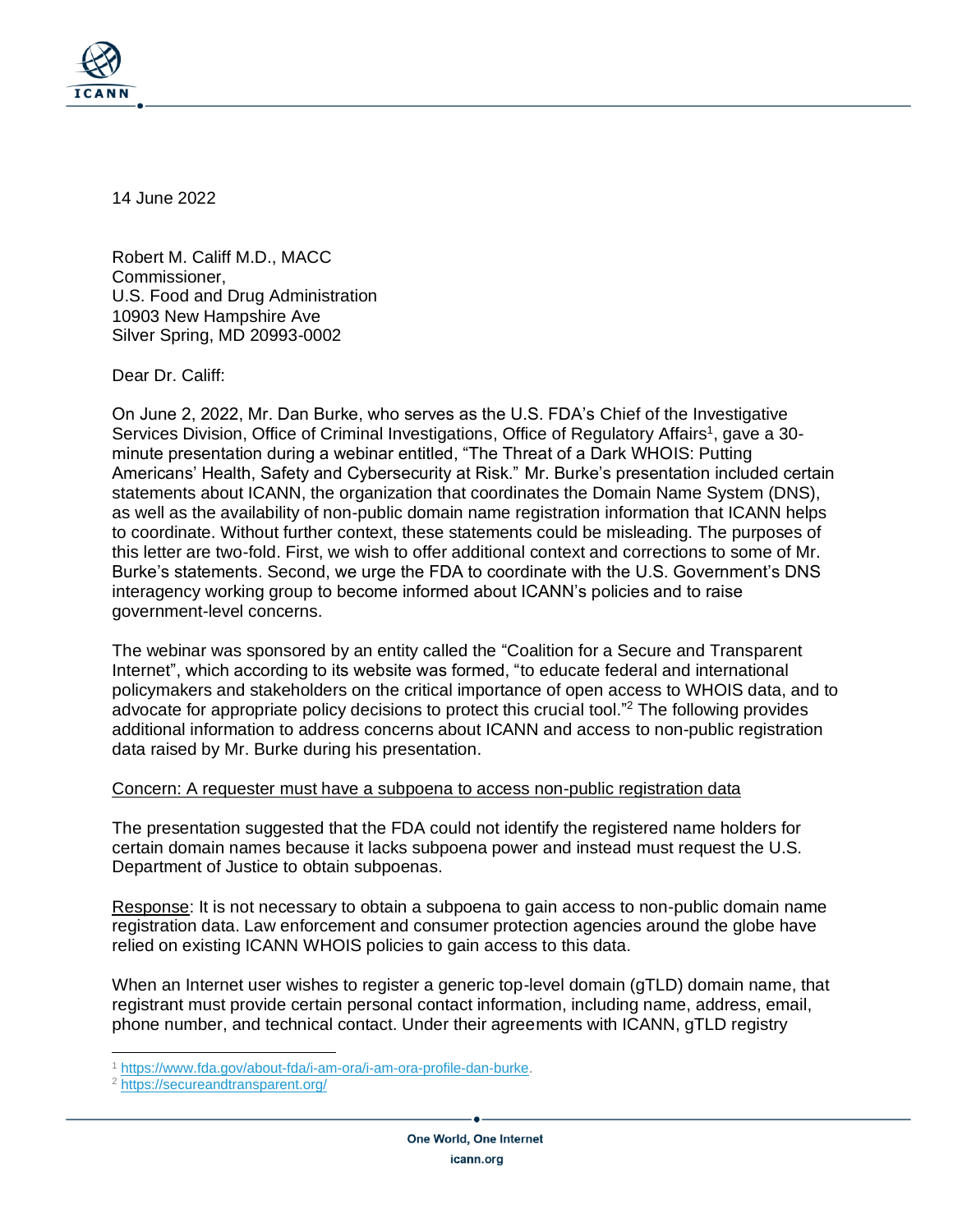

operators and accredited registrars must maintain current and accurate gTLD registration data for all of their domain name registrants. This information is referred to as WHOIS data. WHOIS data is not maintained in a single, centrally operated database. Instead, the data is managed by independent entities, located around the globe, that register domain names ("registrars") and run the infrastructure to support them ("registries"). All gTLD registries and registrars have agreements with ICANN that establish requirements related to the handling and disclosure of gTLD registration data.

Prior to the adoption of the European General Data Protection Regulation (GDPR), registrars were required to publish this WHOIS data, including registrants' personal contact information. The GDPR, and the risk of liability arising from GDPR violations, has had a significant impact on the availability of public WHOIS data. Compliance with GDPR has required modifications to the WHOIS system. Under the current ICANN policy, registrars and registries are required to provide public access to non-personal gTLD domain registration data. They must also continue to collect all contact information for domain name registrations but must restrict publication of personal data for registrations with a nexus to the European Economic Area (EEA) (e.g., where the registrant is an EU resident), absent registrant consent. For registrations without an EEA nexus, registries and registrars may choose not to publish personal data on a global basis.

The current policy requires registries and registrars to accept and consider third-party requests for access to full registration data:

"Registrars and registry operators must provide reasonable access to Personal Data in Registration Data to third parties on the basis of a legitimate interests pursued by the third party, except where such interests are overridden by the interests or fundamental rights and freedoms of the Registered Name Holder or data subject pursuant to Article  $6(1)(f)$  GDPR."<sup>3</sup>

There is no requirement for requestors to obtain a subpoena or lawful order as a condition of gaining access to a registrant's personal contact information.

In a few instances, government agencies have submitted complaints to ICANN Contractual Compliance regarding registrars' refusal to provide non-public registration data. These agencies were ultimately successful in gaining access to the requested data without having to obtain a subpoena or lawful order. Information on how to submit a complaint regarding access to registration data is available on ICANN's website. 4

## Concern: ICANN's leadership's salaries are dependent on domain name registrations

Response: ICANN's leadership's salaries are in no way tied to or dependent upon domain name registrations. ICANN remuneration practices, including for the officers of the organization, are transparent and publicly posted.<sup>5</sup>

<sup>&</sup>lt;sup>3</sup> Temporary Specification for gTLD Registration DataAppendix A, Section 4.1 available at <https://www.icann.org/resources/pages/gtld-registration-data-specs-en#appendixA>

<sup>4</sup> <https://icannportal.force.com/compliance/s/registration-data>

<sup>5</sup> [https://www.icann.org/en/system/files/files/remuneration-practices-fy22-01jul21-en.pdf.](https://www.icann.org/en/system/files/files/remuneration-practices-fy22-01jul21-en.pdf)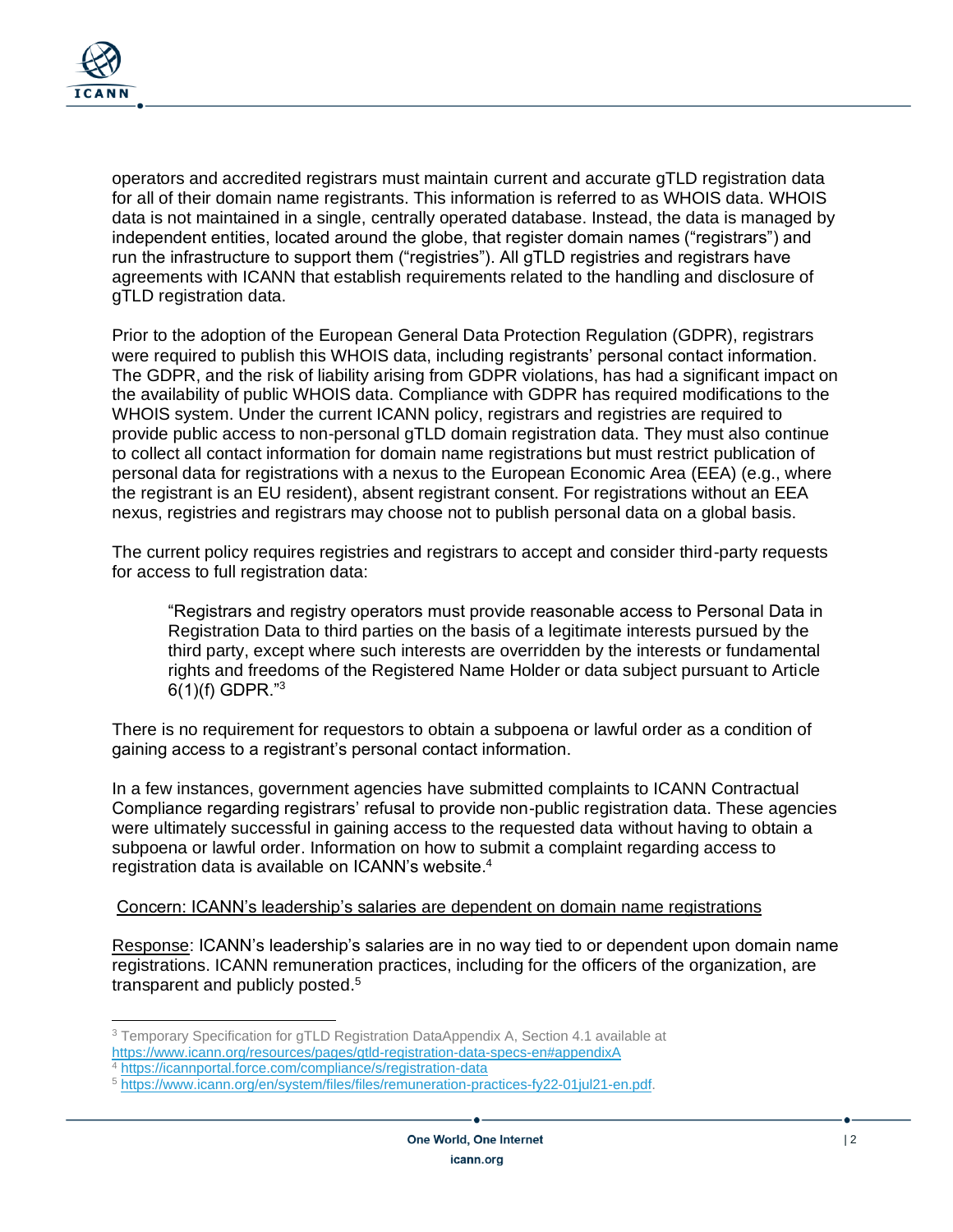

## Concern: ICANN ignores complaints from government agencies, particularly about malicious activity related to COVID

Response: By way of background, ICANN is a California-based nonprofit, public-benefit organization accountable to a global community of stakeholders. ICANN's mission is to ensure the stable and secure operation of the Internet's unique identifier systems, and to coordinate the allocation and assignment of names in the root zone of the DNS through the Internet Assigned Numbers Authority (IANA) functions. (ICANN is the IANA functions operator and controls its performance.) In its role as the technical coordinator of unique identifiers for the Internet, ICANN is not political and, therefore, takes actions to

ensure that the workings of the Internet are not politicized.

ICANN works closely with other technical partners in the Internet ecosystem to help enforce and evolve the rules, initially developed some 40 years ago, to ensure we have one secure, stable, interoperable Internet. ICANN is part of an Internet ecosystem that works together for the global public interest.

As part of its mission to maintain the security and stability of the Internet's unique identifier system, ICANN conducts technical studies on the prevalence of DNS security threats. The Domain Name Security Threat Information Collection & Reporting (DNSTICR) project is an ongoing effort conducted by the ICANN Office of the Chief Technology Officer (OCTO) to look at registrations related to the COVID-19 pandemic to find evidence of any activity related to malware or phishing. Where sufficient evidence of malicious activity is found, ICANN sends a report to the responsible registry or registrar so that they can determine the appropriate action, such as suspending or deleting the domain name.<sup>6</sup>

ICANN grew out of a 1998 commitment from the U.S. Government to transfer coordination of the DNS to a new non-profit corporation based in the U.S. with global participation. For nearly two decades, ICANN performed the Internet Assigned Numbers Authority (IANA) functions under a zero-dollar contract with the U.S. Department of Commerce, implementing policies developed by the multistakeholder community.

The U.S. Government supported the creation of ICANN and the private sector-led approach to Internet governance. Congress and Administrations of both parties have long supported ICANN and its multistakeholder model and have pushed back against efforts by governments and intergovernmental organizations to take over ICANN's role in coordinating the DNS.<sup>7</sup>

<sup>7</sup> *See, e.g.,* A Declaration for the Future of the Internet, [https://www.whitehouse.gov/wp-](https://www.whitehouse.gov/wp-content/uploads/2022/04/Declaration-for-the-Future-for-the-Internet_Launch-Event-Signing-Version_FINAL.pdf)

<sup>6</sup> https://www.icann.org/dnsticr-en.

[content/uploads/2022/04/Declaration-for-the-Future-for-the-Internet\\_Launch-Event-Signing-Version\\_FINAL.pdf](https://www.whitehouse.gov/wp-content/uploads/2022/04/Declaration-for-the-Future-for-the-Internet_Launch-Event-Signing-Version_FINAL.pdf)  (signed on April 28, 2022 by the governments of the United States and 60 other nations, expressing support for ICANN and the multistakeholder system of Internet governance); Testimony of Lawrence E. Strickling, Assistant Secretary for Communications and Information, National Telecommunications and Information Administration Before the Subcommittee on Communications and Technology, Committee on Energy and Commerce, United States House of Representatives, July 8 2005, [https://www.ntia.doc.gov/speechtestimony/2015/testimony-strickling-internet](https://www.ntia.doc.gov/speechtestimony/2015/testimony-strickling-internet-governance-progress-after-icann-53)[governance-progress-after-icann-53](https://www.ntia.doc.gov/speechtestimony/2015/testimony-strickling-internet-governance-progress-after-icann-53) ("This multistakeholder approach to Internet governance – in which technical experts, civil society, private industry, and governments make policy decisions on a consensus basis – is the best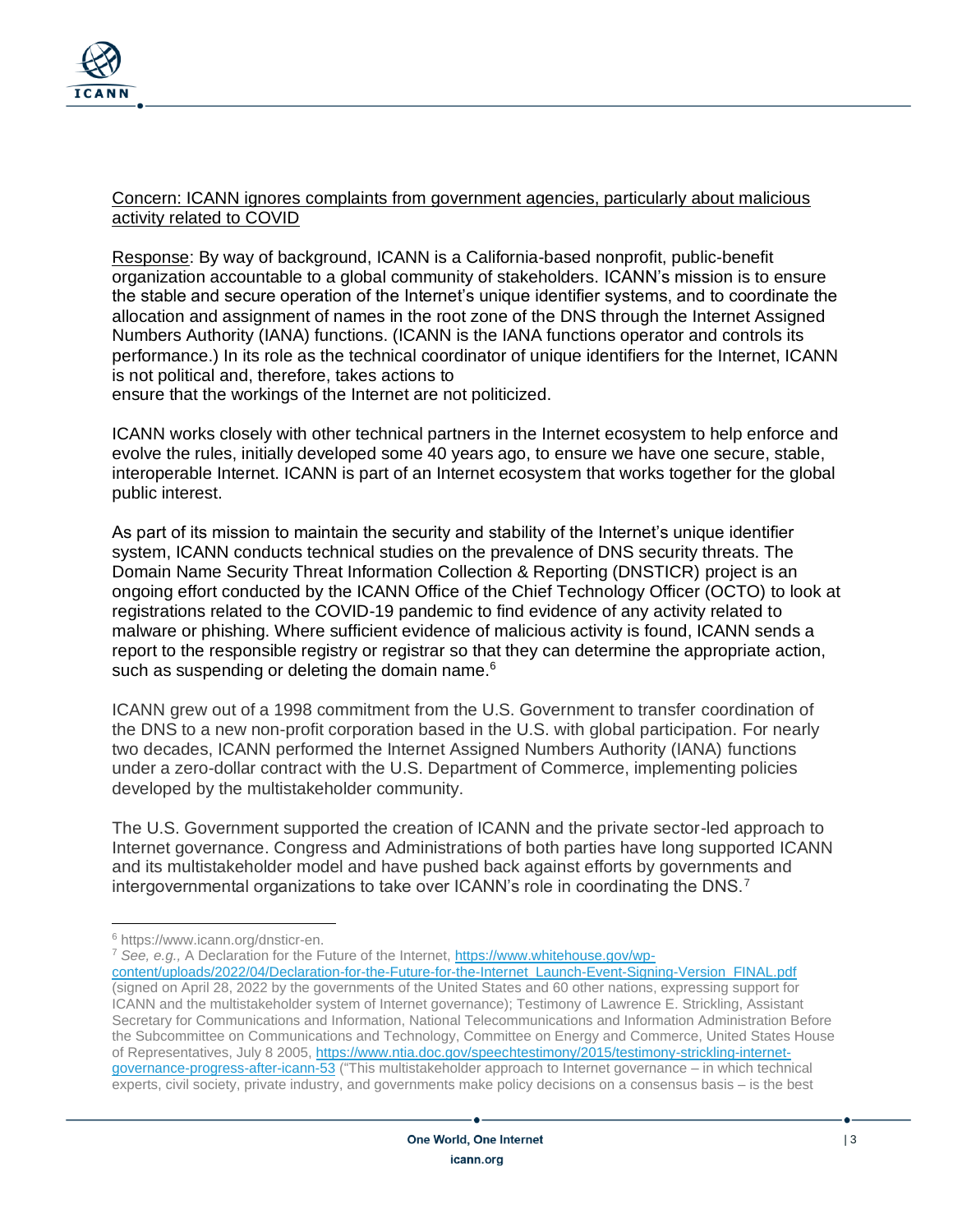

The U.S. Government actively participates in ICANN through its representation on the Governmental Advisory Committee (GAC). The National Telecommunications and Information Administration within the Department of Commerce is the USG representative to the GAC. The GAC constitutes the voice of Governments and Intergovernmental Organizations (IGOs) in ICANN's multistakeholder structure. Created under the ICANN Bylaws, the GAC's key role is to provide advice to ICANN on issues of public policy, and especially where there may be an interaction between ICANN's activities or policies and national laws or international agreements.<sup>8</sup>

One of NTIA's long-standing priorities has been to ensure that law enforcement, consumer protection agencies, cybersecurity researchers, and intellectual property owners have efficient and effective access to WHOIS data. $9$  NTIA will represent the U.S. Government at the upcoming ICANN74 Policy Forum at which there will be several discussions regarding the issue of access to non-public registration data. The GAC will hold its own session entitled, "WHOIS and Data Protection":

"This session aims to discuss status and consider possible next steps for the GAC in relation to deliberations and implementation efforts aiming to establish a new WHOIS/Registration Data policy regime taking into account relevant Data Protection law. The GAC will be briefed on latest developments and related policy concerns, possibly in connection with EPDP Phase 1 Implementation, the System for Standardized Access and Disclosure (SSAD) proposed as part of EPDP Phase 2, EPDP Phase 2A Policy Recommendations regarding Legal vs. Natural Persons, and scoping of possible future policy work regarding accuracy of registration data." 10

NTIA also will participate in the drafting of the GAC Communiqué, which is submitted to the ICANN Board and community following every ICANN Public Meeting. Among other things, the Communiqués convey issues of importance to the GAC and provide advice to the ICANN Board. To date, the GAC has provided several items of advice to the ICANN Board and submitted extensive input regarding access to Whois.<sup>11</sup>

[https://www.ntia.doc.gov/speechtestimony/2018/remarks-assistant-secretary-redl-state-net-2018.](https://www.ntia.doc.gov/speechtestimony/2018/remarks-assistant-secretary-redl-state-net-2018) <sup>10</sup>[https://74.schedule.icann.org/agenda#/?limit=20&skip=10&sortByFields\[0\]=startsAt&sortByOrders\[0\]=1&uid=6T5Ts](https://74.schedule.icann.org/agenda#/?limit=20&skip=10&sortByFields[0]=startsAt&sortByOrders[0]=1&uid=6T5TswJDXJ9Z3dMqN) wJDXJ9Z3dMaN.

mechanism for maintaining an open, resilient, and secure Internet. NTIA greatly appreciates the long-standing bipartisan support for the multistakeholder approach expressed by Congress," citing H.Con.Res. 127 and S.Con.Res. 50 (2012), stating "the consistent and unequivocal policy of the United States to promote a global Internet free from government control and preserve and advance the successful multistakeholder model that governs the Internet today;" S. Res. 71 (2015), stating "the United States remains committed to the multistakeholder model of Internet governance" and that "the [IANA] transition process demonstrates that the United States supports and is committed to the multistakeholder model of Internet governance.").

<sup>8</sup> [https://gac.icann.org/.](https://gac.icann.org/) 

<sup>9</sup> *See e.g.,* Remarks of David J. Redl at the State of the Net 2018, Jan. 29, 2018 ("Right now, NTIA has two main priorities internationally. The first is the preservation of the WHOIS service, which has become one of NTIA's most pressing issues related to ICANN over the last several months.")

<sup>11</sup> <https://gac.icann.org/topics/epdpOnGtldRegistrationData> (listing several items of advice, correspondence and Communiqués submitted to date on the subject of gTLD Registration data following enactment of the GDPR).